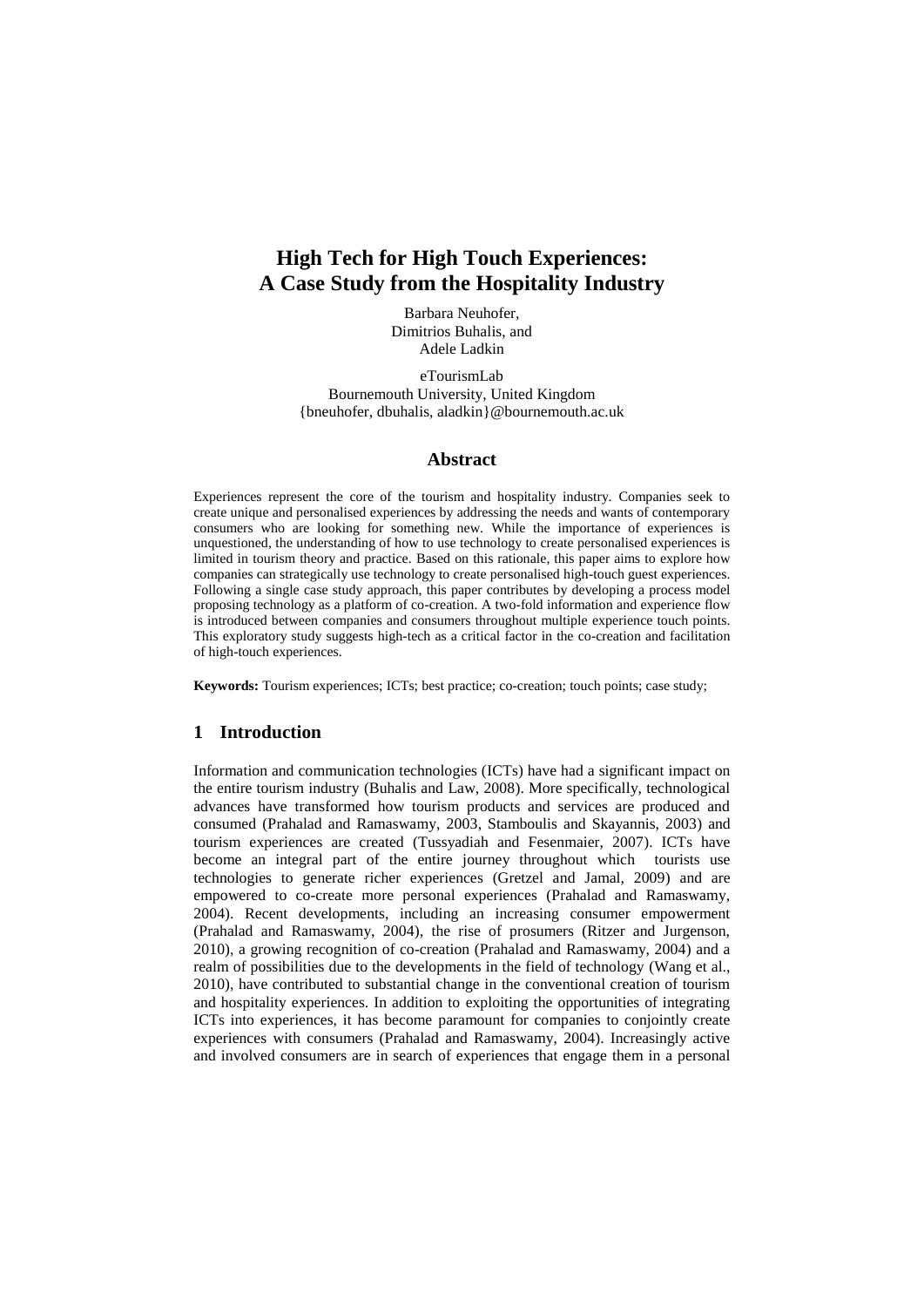way (Pine and Gilmore, 1999) and create value for them (Grönroos, 2000). Yet, it is not clear how the tourism industry can satisfy the continuous quest for meaningful experiences (Gretzel and Jamal, 2009). One way of doing so is to explore the potential of technology for the creation of more appealing tourism experiences. Gretzel et al. (2006) argue that consumers expect marketers to create personal and customised experiences by using the latest technologies available. ICTs are no longer only functional devices but need to be considered as essential features of the creative lifestyle and experiences of contemporary tourist consumers (Gretzel and Jamal, 2009). While there is little question about the importance of technology in experiences, its full role, implementation and implications on the creation of tourism experiences are little understood (Beeton et al., 2006, Tussyadiah and Fesenmaier, 2007). Based on this rationale, the purpose of this research is to explore technology as a possible facilitator of personalised and meaningful experiences. Considering that companies successfully using ICTs to create enhanced experiences are scarce, the industry relies on few existing best practice examples. Hence, this study sets out to undertake an exploratory case study of a unique hospitality example with the aim to empirically explore how *high-tech* can be used to successfully create personalised *high-touch* tourism experiences. The paper firstly discusses the current theoretical background surrounding consumer empowered experiences and the impact of ICTs on experiences. It then outlines the case study approach, describes the case analysed, discusses results and findings and finally develops a process model depicting the creation of high-tech/high-touch tourism experiences as well as suggesting recommendations for future research.

# **2 Theoretical Background**

#### **2.1 Consumer Empowered Experiences**

Experiences have always constituted an important notion in tourism production and research (Uriely, 2005). Pizam (2010) argues that the creation of positive experiences constitutes the very essence of the hospitality industry. While location and price are important factors in the selection of a hotel, a recent study by Market Metrix confirms the factor *experience* as the main influence on determining the choice of a hotel (Barsky and Nash, 2010). However, over the past few years experiences have undergone a significant change. Consumers no longer purchase services but rather seek experiences obtained by the consumption of products and services (Morgan et al., 2010). The idea of companies creating long-lasting experiences has become of critical importance, as mere products have become replicated and commoditised (Morgan et al., 2010). To differentiate the offer and gain competitive advantage, the creation of experiences has been proposed as the key to success (Pine and Gilmore, 1999). With the proliferation of the experience economy (Pine and Gilmore, 1999) and the growing number of businesses offering experiences, it is no longer sufficient to merely design, stage and deliver experiences to consumers. The distribution of power and the roles of and relationships between companies and consumers in the production and consumption of experiences have also changed (Prahalad and Ramaswamy, 2004). With the movement towards a producer/consumer: prosumercentric society, consumers play an active part in both the production and the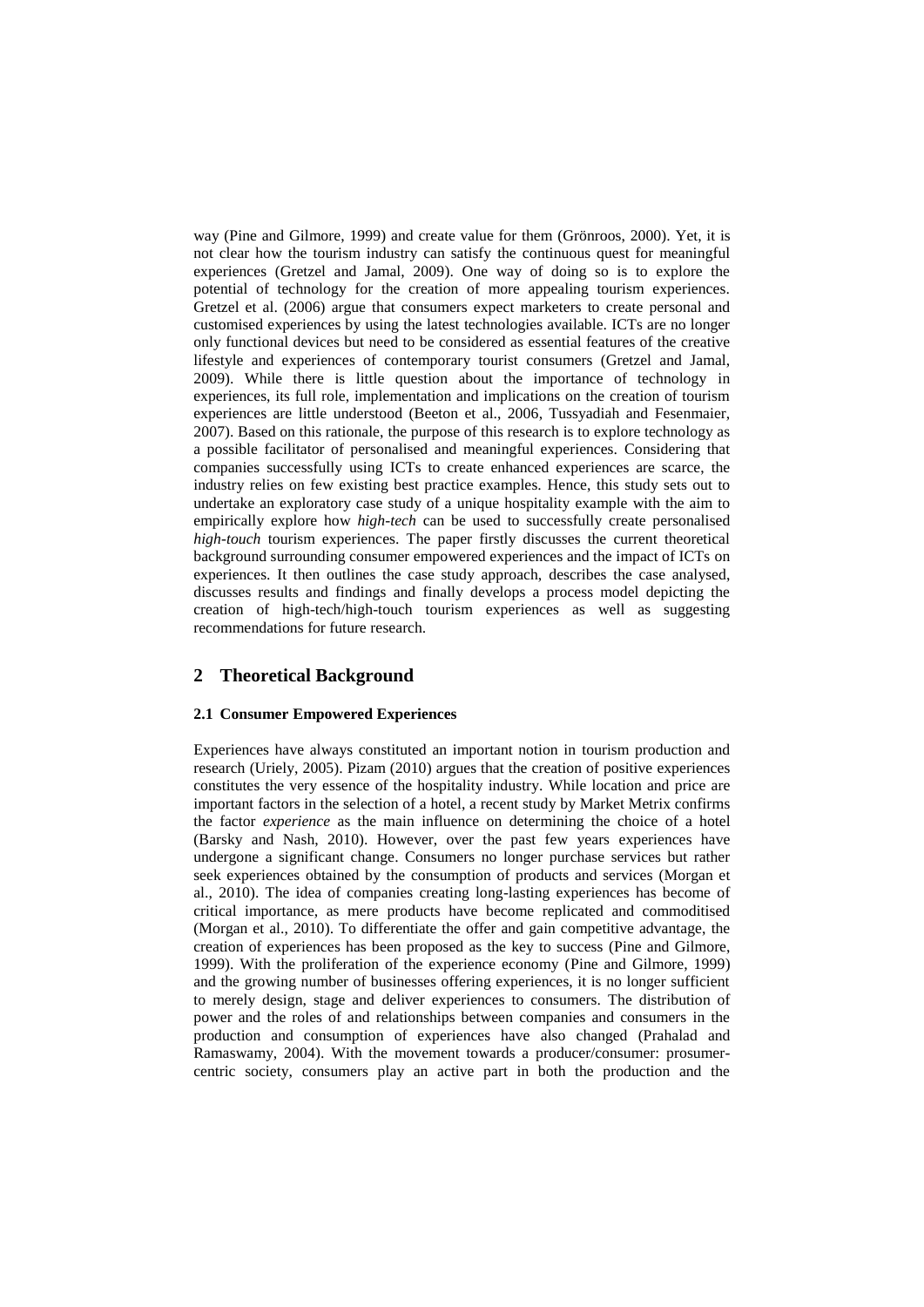consumption of their own experiences (Ritzer and Jurgenson, 2010). Instead of consuming pre-packaged products, services or Disney-type experiences (Gretzel and Jamal, 2009), contemporary consumers demand experiences that allow for an equilibrium of control between the company and their own role in the creation of experiences (Ramaswamy and Gouillart, 2008). In this new process, the main focus is placed on consumers, their inherent needs and wants and the way in which the company can address these to realise meaningful experiences (Ramaswamy and Gouillart, 2008). Ramaswamy (2009) suggests that the key is to allow for an active dialogue and experience co-creation with consumers. The critical question for companies therefore is how to facilitate processes that allow consumers to co-create meaningful experiences. Gupta and Vajic (2000) explain that personalised experiences can be created by the constant evaluation of consumer preferences while interacting in a particular context. In addition to actively engaging consumers (Prahalad and Ramaswamy, 2004), it is critical to collect, evaluate and respond to relevant information about consumer needs and preferences. In this process, ICTs can play a particular role as useful tools for facilitating interaction (Buhalis and Law, 2008, Egger and Buhalis, 2008) as well as collecting information in an unobtrusive and cost-effective way (Raento et al., 2009).

### **2.2 Technology for Consumer Experiences**

The proliferation of ICTs has implied a great potential and numerous opportunities for many industries, including the tourism industry (Wang et al., 2010). In particular, the advent of the Internet and new forms of communication and social interaction technologies (Ramaswamy and Gouillart, 2008) have empowered consumers in determining the way they receive and respond to information (King, 2002). This has fostered the shift in how consumers interact with companies (Buhalis, 2003) by evolving from passive recipients to connected and co-creating prosumers in a technology enabled experience environment (Andersson, 2007, Gretzel et al., 2006). Therefore, Shaw et al. (2011) raise the need to understand how ICTs have influenced the relationship between producers and consumers in interactions and the roles in the conjoint creation of experiences (Prahalad and Ramaswamy, 2004). Recent studies (e.g. Binkhorst and Den Dekker, 2009, Gretzel and Jamal, 2009, Tussyadiah and Fesenmaier, 2007, Tussyadiah and Fesenmaier, 2009) emphasise that ICTs support experience co-creation in a number of different ways. For instance, technology can function as a platform of interaction between companies and consumers (Hultkrantz, 2002), through which they can establish a dialogue (Buhalis and Licata, 2000) and in turn create more meaningful interrelations (Binkhorst and Den Dekker, 2009). Furthermore, the use of Web 2.0 applications, such as blogs, videos, wikis, fora, chat rooms or podcasts, including the prominent examples of Facebook, YouTube or Twitter, have fostered communication, social interaction and co-creation of experiences to an unprecedented extent (Dwivedi et al., 2012, Hays et al., 2012). With a variety of interactive tools available, consumers are enabled to co-create experiences in every part of the business system (Prahalad and Ramaswamy, 2004). Hence, van Limburg (2012) suggests that companies need to embrace the full potential of technology for the creation of more personalised consumer experiences. With technology in place, Piccoli et al. (2003) highlight that companies can collect,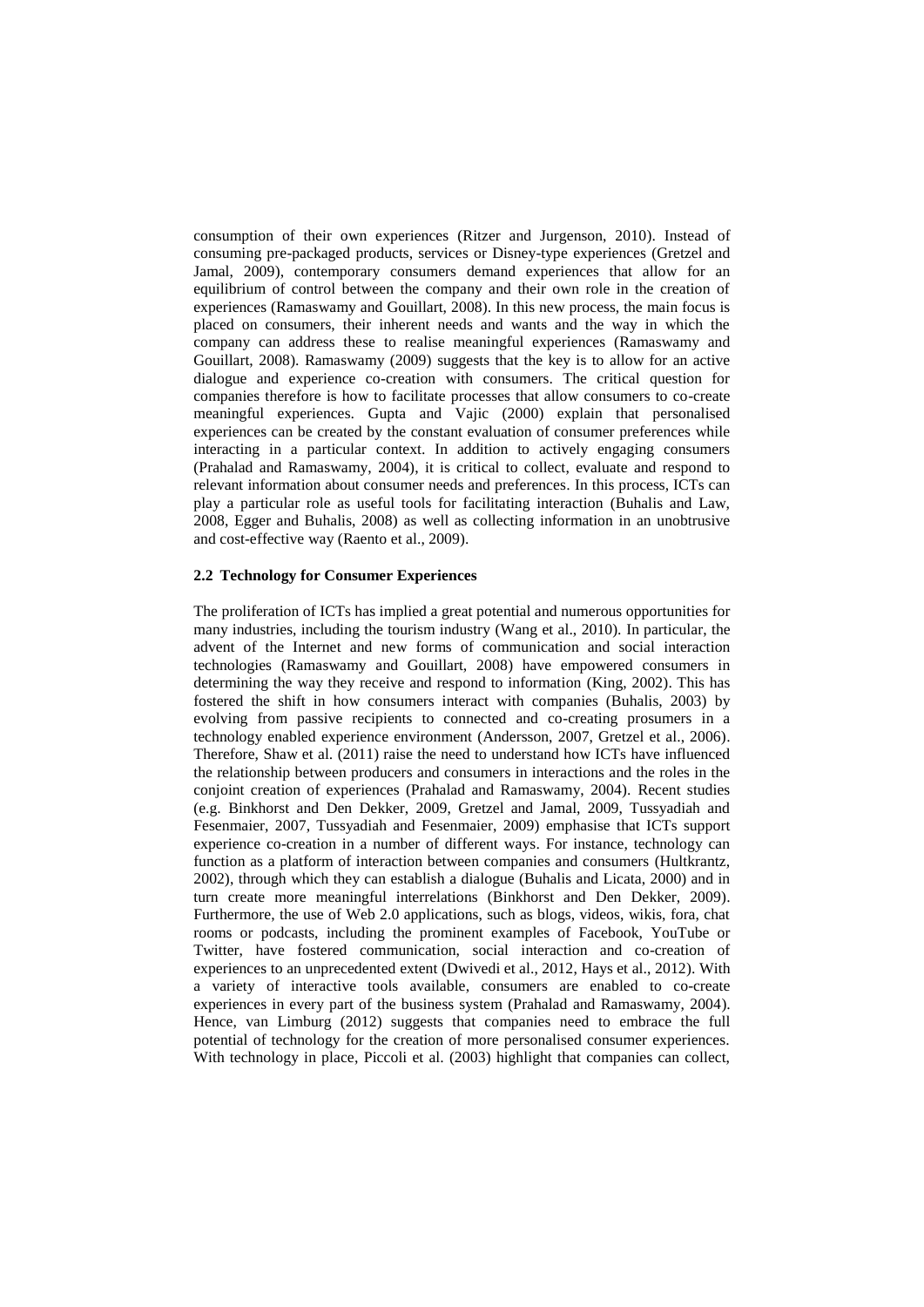consolidate, manipulate and analyse consumer needs and preferences on an unparalleled scale to facilitate tailor-made experiences. Technology is key for encouraging consumer participation, collecting information and treating different consumers differently (Piccoli et al., 2003). By doing so, a more interactive and participatory relationship between companies and consumers is established, needs of consumers are met and enhanced experiences can be created (Ramaswamy and Gouillart, 2008). The notion that consumers increasingly expect highly personalised and customised experiences through ICTs (Gretzel et al., 2006) leads to the rationale of this study; to develop an understanding of how *high-tech* can be used to create personalised *high-touch* tourism experiences.

# **3 Methodology**

#### **3.1 Case Study Approach**

An exploratory case study was conducted to develop an understanding of the implementation of high-tech for the creation of high-touch guest experiences. The choice of the case study approach is based on the argument by Binkhorst and Den Dekker (2009) who highlight that to date most experience creators rely on a few best practice examples of the industry. The understanding of ICTs in the realisation of experiences is still limited in both theory and practice (Tussyadiah and Fesenmaier, 2007). Hence, a single case study was adopted to assess a leading best practice example from the tourism and hospitality industry in order to develop an understanding of high-tech for high-touch tourism and hospitality experiences. For this particular study, the Hotel Lugano Dante, Switzerland, was selected as a best practice experience example, the evidence for which is supported by being awarded the third place for its overall approach towards excellence in customer service at ENTER2012. The purposive selection of this case was particularly effective, as the goal was to gain an in-depth understanding of what is taking place in the particular context of hospitality experiences. The main focus lies on the "process rather than outcomes, in context rather than a specific variable, in discovery rather than confirmation" (Merriam, 1998, p. 19). Moreover, the selection of a hospitality case provides a particularly suitable research environment as it constitutes the only industry with a high customer service in which it is possible to collect a large amount of information about guests at a multiplicity of touch points (Piccoli et al., 2003). Considering the exploratory nature of this study, a mix of qualitative methods was employed to draw from multiple sources of evidence (Yin, 2003), triangulate the data and strengthen the results. Methods included a) an assessment of documentary information, presentation slides and written notes from a conference presentation which served to comprehend the practical realisation and process of implementing ICTs into the experience; b) an unstructured interview with the General Manager of the hotel aimed at gathering insights into the company-centric perspective, philosophy and principles of experience creation; and c) an examination of guest feedback of the hotel on the online review website TripAdvisor for the purpose of understanding the consumer perspective of the experience. This threefold process was crucial to complement the data in building a comprehensive understanding of the role of hightech in the creation of personalised high-touch guest experiences.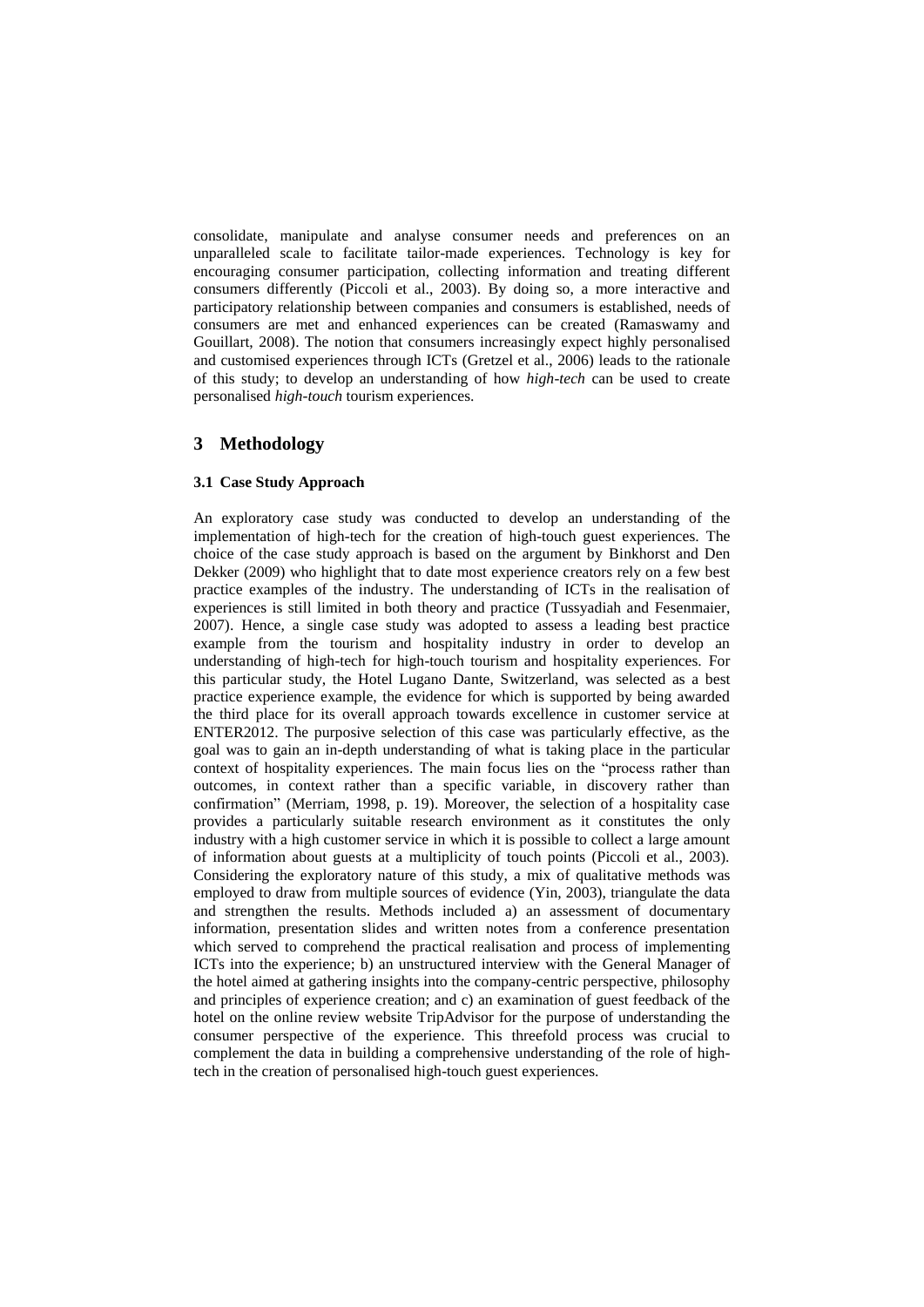#### **3.2 Case Study Description**

Hotel Lugano Dante, a 4 star hotel located in Lugano, Switzerland can be considered as a current best practice example for using technology to enhance guest experiences. Having been recognised for its customer service excellence at ENTER2012, it represents a unique example of high-touch experience creation through a technology called HGRM, Happy Guest Relationship Management. In recognising the fact that experiences constitute the number one reason to choose a hotel (Barsky and Nash, 2010), Hotel Lugano Dante has implemented a digital customer relationship management tool into all operational structures of the hotel. This system functions as a platform that amalgamates all interactions of staff and guests on one level throughout the entire journey. By including the pre-arrival, hotel stay and postdeparture stage, the system enables a consistent engagement at multiple touch points. These points include hotel operations, such as reservations, reception, housekeeping, breakfast, maintenance, bar, marketing, welcome, sales and revenue. Throughout these touch points the hotel and guests are interconnected. While guests are actively involved and empowered to share personal preferences, these are collected by the hotel to transform simple service encounters into co-created personalised experiences.

## **4 Case Study Analysis**

In the present case study, technology in the form of the HGRM comes into place as a central platform of interaction that unifies all interactions between staff and guests throughout the pre-stay, in-house and after-stay stage of the journey. This technology provides a comprehensive database that saves all information concerning the guest's stay which can be centrally accessed by both staff (company) and guest (consumer) for a conjoint experience co-creation. All staff members have access to the system through computers and mobile devices, such as iPhones and iPads, in all departments of the entire operation system. Guests can access the system through a personalised guest website (MyPage) to communicate, manage the stay, meet and engage with members of staff and select personal preferences. The high level of interactivity represents the key factor of this system to allow for a co-created guest experience by enabling consumers to participate and share relevant information for a personalised and more valuable experience. Buhalis and Law (2008) underline that the interactivity between companies and consumers has generated great opportunities to maximise value propositions. Hence, the analysis of the case study has the purpose of developing a comprehensive understanding of a) how this platform leads to personalised guest experiences, and b) on a more generic level, how high-tech can be used to create high-touch tourism and hospitality experiences. For this purpose, the case study analysis discusses specific stages, touch points, interactions and processes involved in experience creation.

#### *Stages and Touch Points*

Touch points in the specific context of hospitality and tourism determine places in which encounters, transactions or consumption take place. As the case shows, there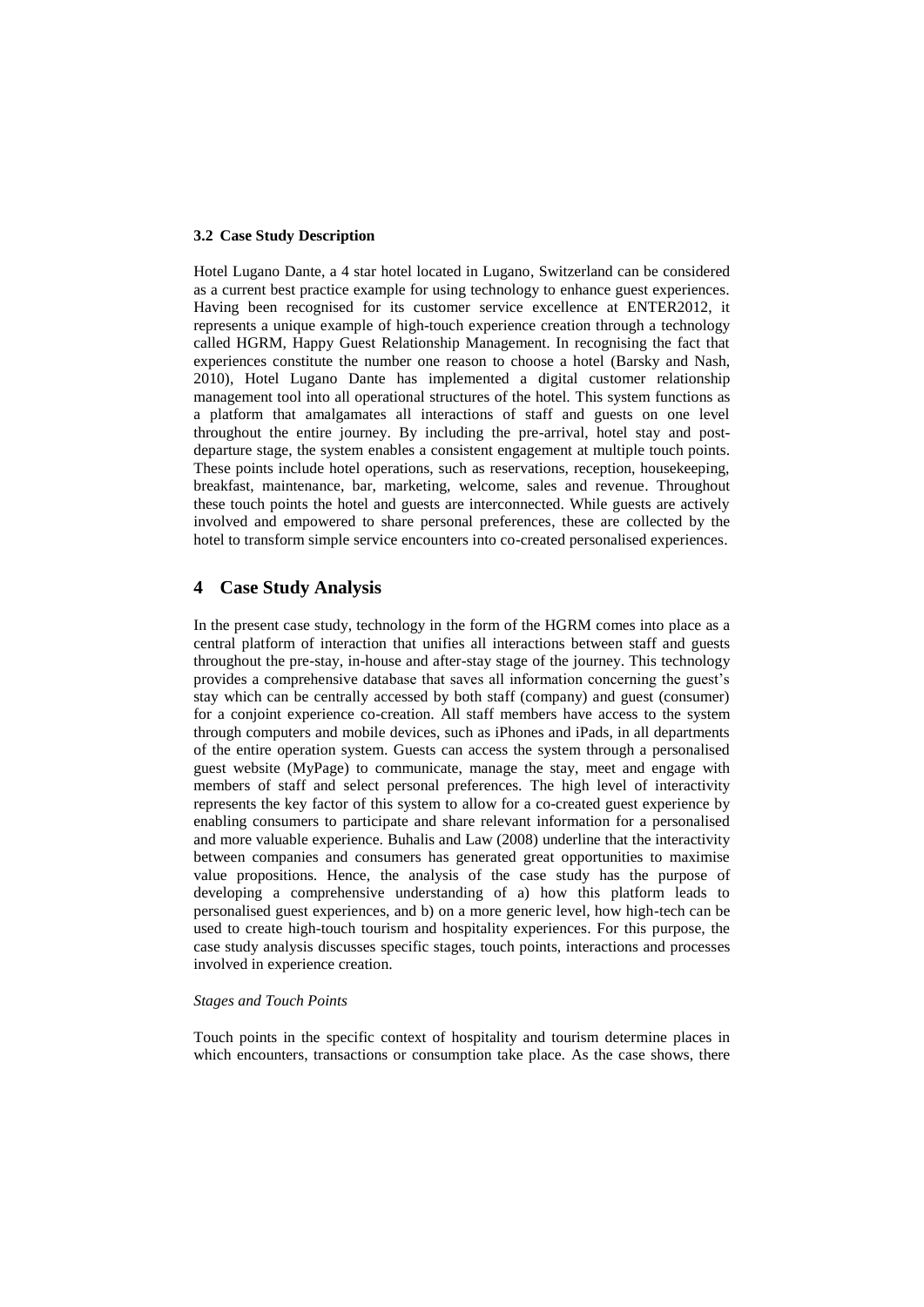are a vast number of touch points which include all hotel departments, comprising reservations, reception, housekeeping, breakfast, maintenance, bar, marketing, welcome, sales and revenue. According to the Hotel Lugano Dante, the number of touch points in the specific case of a hotel amount to 750,000 interactions per year. Considering the number of departments and encounters involved, the HGRM facilitates experience touch points not only during the physical hotel stay but also includes interactions prior to the guest's arrival as well as after the departure. This is in line with previous research. For example, Gretzel and Jamal (2009) suggest that ICTs can be implemented to enrich travel experiences, not only on-site but throughout different phases of a journey, including pre, during and post travel. In the *pre-stay stage*, guests are contacted for the first time through their personal web page, called MyPage. This initial interaction primarily serves the purpose of engagement and a two-fold information exchange. First, information exchange occurs in form of an information provision (company to guest) to confirm the booking, provide relevant information regarding check-in time, Internet, travel route and weather conditions. Second, it serves for the collection of guest information (guest to company) to identify questions, special needs, requirements and personal preferences. In addition to exchanging information, personal guest engagement is fostered, which manifests itself in a welcome-soon message and an introduction of individual members of staff (with photos and names) who will be specifically welcoming and undertaking the check-in on the day of the guest's arrival. According to the Hotel Lugano Dante, engaging the guest a few days before the arrival is indispensable as to a) *establish a personal relationship*, b) *engage members of staff* and c) *collect the information needed for a personalised guest experience*. The pre-travel stage proves to be a critical part for both parties to connect, co-create the hotel experience as well as enhance the overall pre-travel experience. Guest reviews from TripAdvisor confirm the importance of pre-travel co-creation by stating: *"We were happy with the service even before we arrived, as they allow us to choose, through an email sent to us a day before the trip, many elements of our stay, from the kind of pillows we wanted to what sort of beverages we would appreciate in our minibar"* (Review TripAdvisor). Another guest adds: "*You can setup your room before arrival. It's really pleasant to feel like home each time we are there"* (Review TripAdvisor).

The *hotel-stay stage* represents the most interaction-intense stage due to the number of personal encounters between guests and members of staff in the physical hotel environment. During the stay, the hotel creates experiences on multiple touch points, including the breakfast room, bar, housekeeping, front office, maintenance or car park. In the hotel setting, the HGRM platform, accessed through computers or mobile devices, functions as a cockpit for all members of staff by centralising all interactions throughout every department of the hotel. By accessing the interactive platform, relevant guest information, based on name or room number, can be easily and instantly retrieved, changed or added, in real time. For instance, these service touch points include managing the guest's room status (ready or not), locating the guest (in room, lobby, restaurant), transferring the luggage (in lobby, room), and managing guest arrivals, requests, as well as already known or newly emerging preferences. By being connected through a synchronised technological platform at all times, information can be exchanged in the hotel anywhere and anytime. This implies that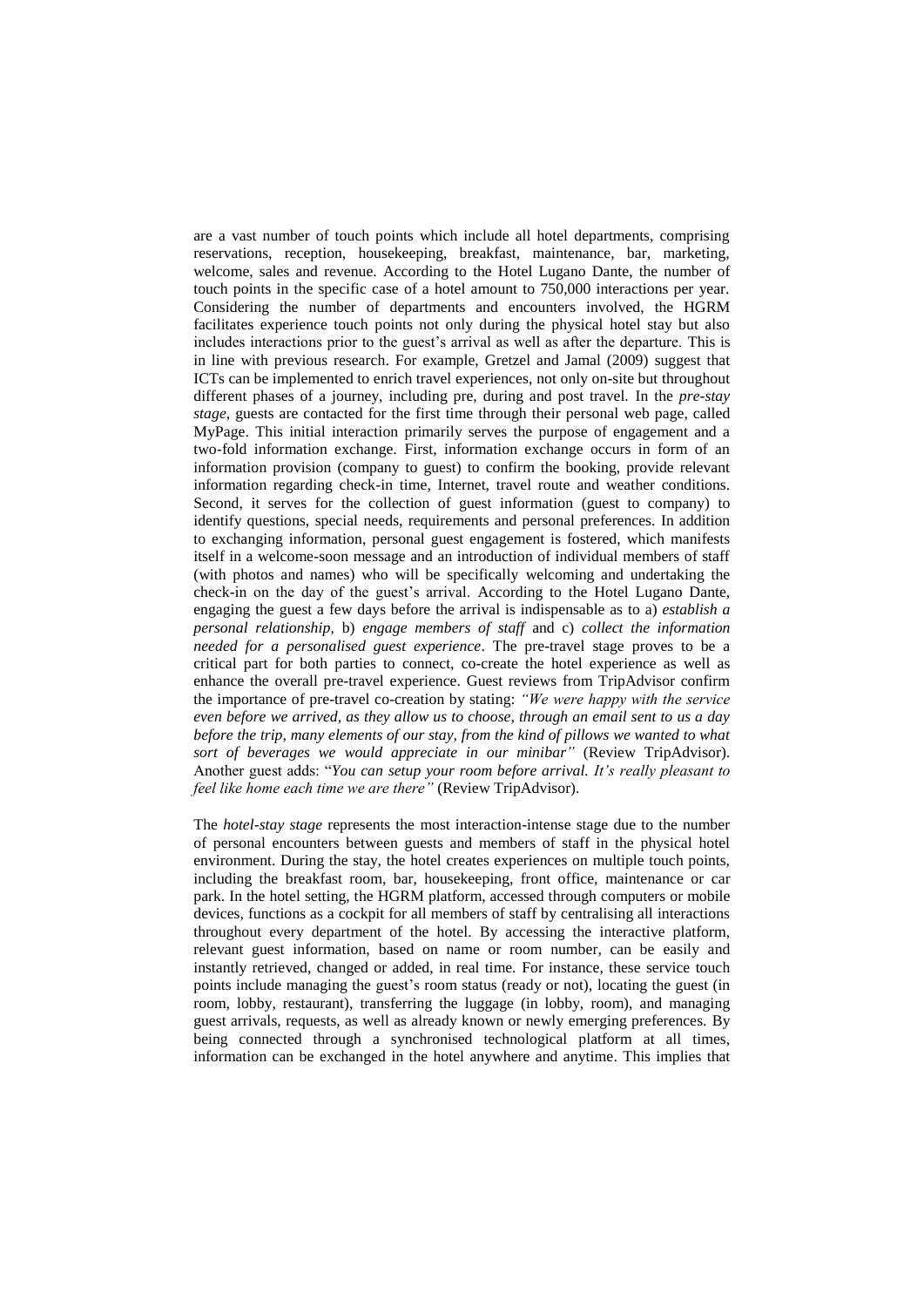guest experiences are no longer static and passively designed by a hotel provider but are rather personalised, dynamically and proactively co-created between guests and staff at the specific service encounter in real time. The *post-stay stage* determines checking-out and the guest's return to the home environment. In this stage, it is not the collection of information that is central but rather the personal engagement which is of critical importance. Through the guest's personal web page (MyPage), a welcome back home message, invitation to leave a comment and an invitation to the member page is sent to engage guests in order to build a long-lasting relation, enhance the travel remembrance and post-stay experience and create added value.

#### *Information Flow*

The case analysis indicates that the HGRM, as the technology under investigation, represents a two-fold interaction platform. It unites guests, who access the system through their personal page and hotel staff, who use the platform as a cockpit in the hotel environment for the facilitation of experiences. For personalised experiences to be created, it seems evident that two distinct flows for experience creation need to take place, including a) an information flow and b) an experience flow. Information flow is critical as to understand tourist behaviours, choices and concerns, which according to Buhalis and Law (2008) tourism organisations need to gather in all stages, before, during and after the travel. The information provided by guests, either prior or during the stay, is collected on the platform where it can be easily accessed by all members of staff in different service touch points. To co-create their personalised experiences, guests are asked to actively share a range of information indicating preferences, such as room comfort, temperature, ideal bed, special requirements for children, settings for business or pleasure, favourite newspapers, drinks or interests. The consumer perspective testifies the active involvement "*You can pick your preferences amongst many choices: pillows, sheets, heating system, car parking, extra towels and stuff like that. This is UNIQUE*" (Review TripAdvisor). The GM of the Hotel Lugano Dante explains that collecting this information is crucial for establishing a better profile, developing a relationship, making guests feel special, anticipating their needs and in turn creating an enhanced experience in multiple touch points of the journey. This is in line with Buhalis and Law (2008) who affirm that consumer profiling leads to improved interaction between consumers and tourism providers, better personalisation and customisation of the tourist experience. As tourists are increasingly willing to share personal information "in exchange for recognition and better services" (Buhalis and Law, 2008, p. 614), *information flow* is suggested as a prerequisite for the co-creation of personalised high-touch experiences.

#### *Experience Flow*

Given that guests co-create by sharing a high level of information, the second flow, namely the creation of high-touch experiences can occur. All members of staff in different departments can access guest information through the cockpit at a glance. This allows them to interconnect, communicate, retrieve existing information as well as upload new information while co-creating the experience with the guest. Considering the intensity of interactions and encounters within a hotel setting, the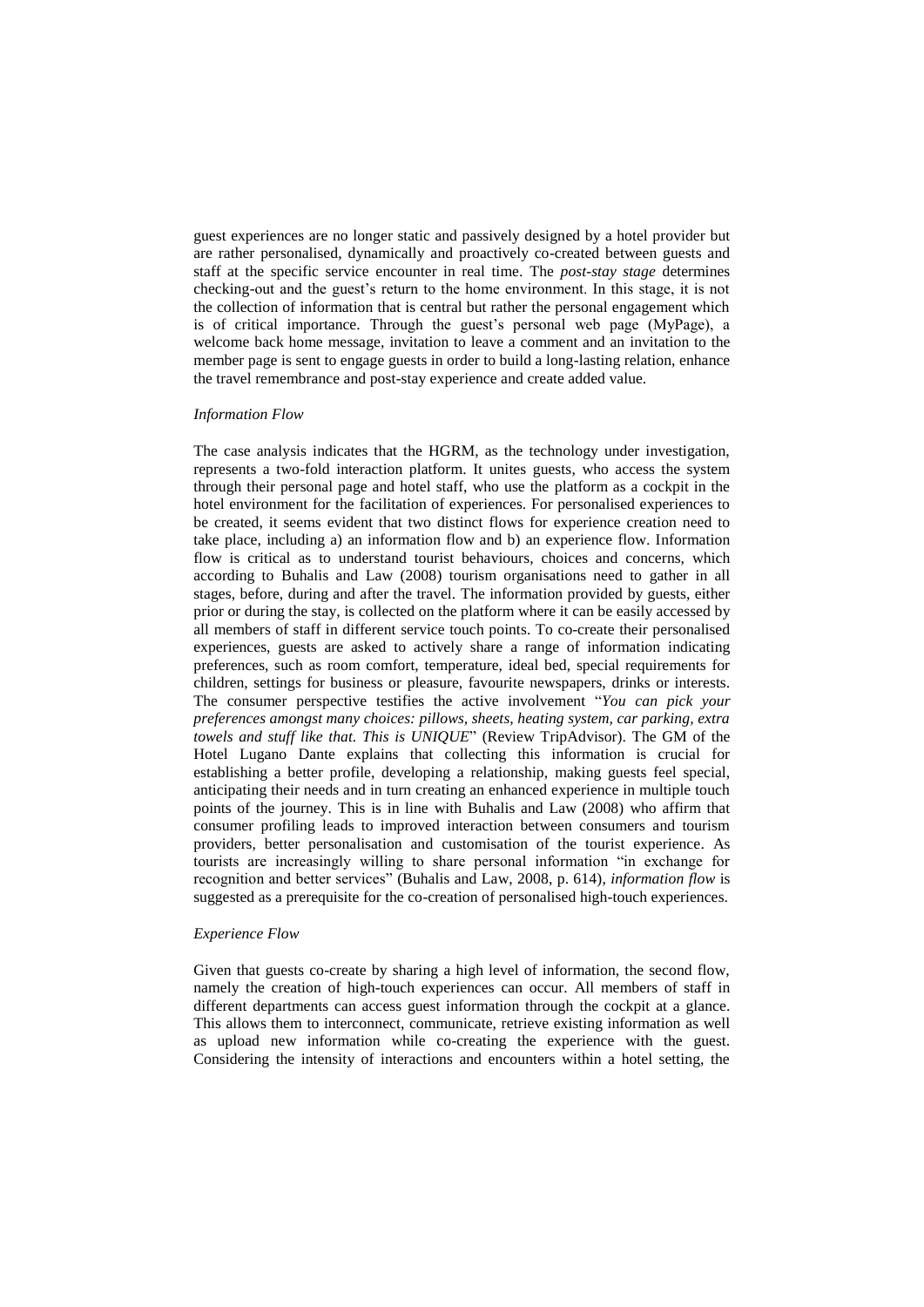adoption of technology proves to be indispensable. It allows members of staff to a) anticipate guest needs throughout multiple touch points, b) address their needs in real time and c) synchronise incoming preferences and needs for future encounters. As a consequence, the interactive platform enabling staff to access the relevant information at the right time in right place, allows them to be proactive and co-create more personal, customised and valuable experiences with the guest. Guest reviews confirm a high value experience, by stating: "*My husband and I had an excellent experience at the Lugano Dante from the moment we booked to the time we checked out*", "*It was an amazing experience staying here - from beginning to end*" (Review TripAdvisor).

### *Outcome: High-Tech for High-Touch Experiences*

Given the high level of interaction and exchange of information, the case study demonstrates that the implementation of high-tech is a crucial determinant for hightouch experiences. The analysis of the case study suggests that with the use of technology the personal touch is intensified compared to non-technology supported experiences. By implementing an engagement platform, such as the HGRM, guests and staff are connected and closer than ever before. The engagement platform not only considers guests but also individual members of staff as central co-creators of the experience. This is demonstrated by providing guests with names of members of staff, job positions and pictures already before the arrival. As every member of staff is equipped with the HGRM cockpit, direct and more personal engagement between guests and single members of staff has become possible. This reduces the anonymity of the conventional service provision and places the focus on meaningful and personal one-to-one relationships. Technology hence needs to be considered key in assisting these personal encounters, making guests feel more recognised in order to lead to a more personal experience at every touch point of the guest's journey. In order to graphically demonstrate the process leading to high-touch experiences on a generic level, this study has developed a process model, as shown in Figure 1.



**Fig. 1.** High-Tech High-Touch Experience Process Model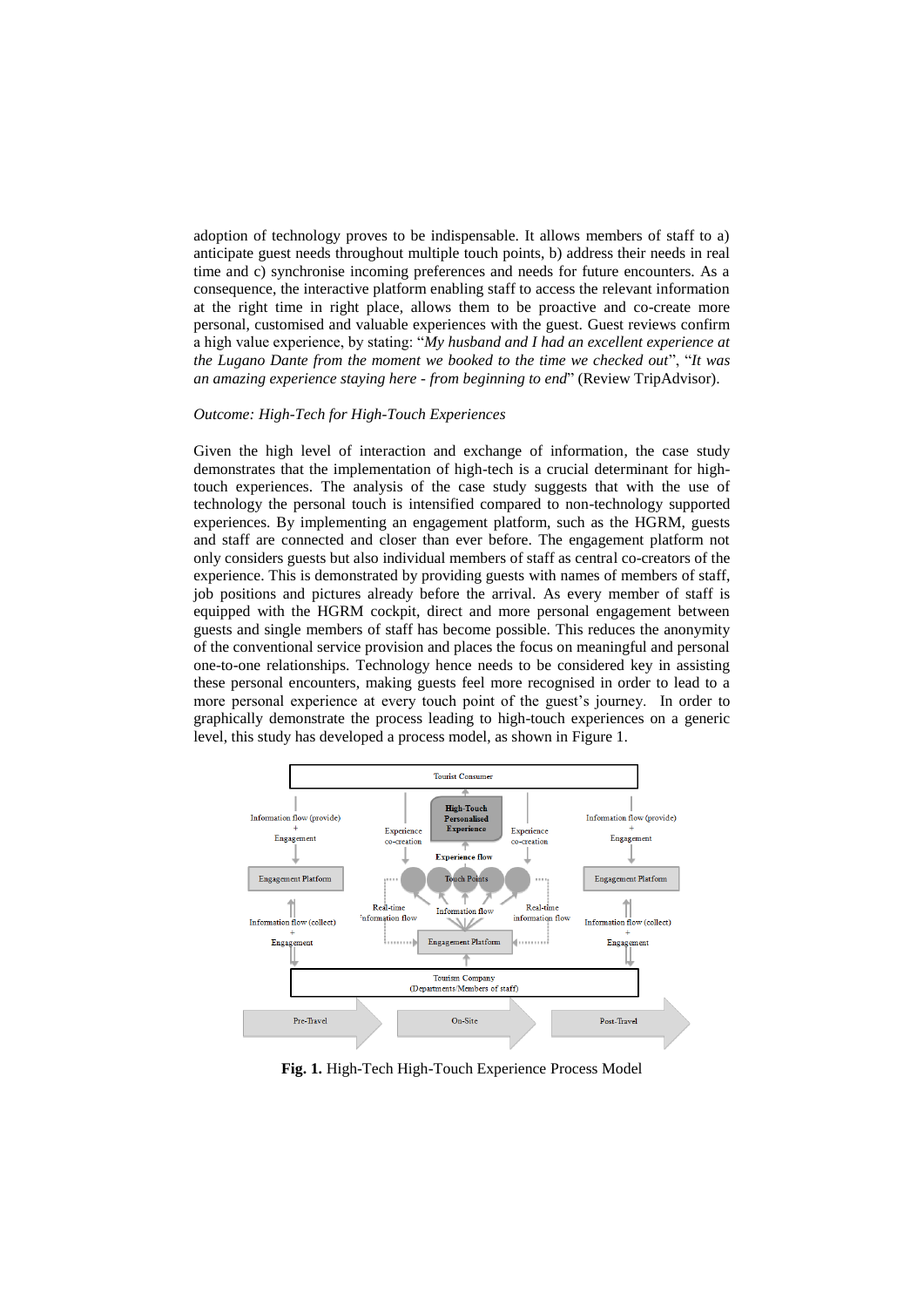This graphically presents the process of technology use (engagement platform) connecting the tourism company and the tourism consumer at multiple touch points alongside the pre-, on-site, and post-stage of travel, through which they co-create by providing information (consumer) and co-creating a high touch personalised guest experience (company) .

# **5 Discussion**

Tourism is determined by a high level of interaction between the tourism system, its people and the individual human being as the tourist (Larsen, 2007). The analysis of the case study has revealed a critical insight into how the implementation of high-tech can lead to high-touch guest experiences in the context of the hospitality industry. This study has shown that technology can enhance interrelations between guests and members of staff through integrating single encounters to personalised experiences and co-creation with customer involvement. This research is therefore in line with previous studies, such as Niininen et al. (2007) who argue that information technologies foster consumer centricity by allowing consumers to customise products and personalise their experiences. In this vein, a number of authors support the notion that technology is an ideal instrument to facilitate richer experiences (Tussyadiah and Fesenmaier, 2007) and enable personalised experiences (Niininen et al., 2007, Sandström et al., 2008). The idea of personal, meaningful experiences *per se* is not new but has been discussed in previous literature (e.g. Benckendorff et al., 2005, Sheldon, 1997, Stipanuk, 1993). However, technology has predominantly been assigned contrasting roles, as a creator, protector, enhancer or destroyer of the tourism experience (Stipanuk, 1993), indicating an existing discrepancy between technology and human experiences. For instance, Sheldon (1997) argues that high-tech travellers value the application of technology for the delivery of better travel experiences, whereas high-touch tourists repute technology as disruptive element in the experience. In this view, it is argued that high-touch tourists escape the modern technologydominated world in search for human interactions. Sheldon (1997) suggests not to completely neglect technology for these consumers but to apply it only in the background of services. In a similar vein, Benckendorff et al. (2005) emphasise that technology can either be implemented in the backstage, where it is hidden from the tourist, or in the front stage, where it is overtly implemented for the creation and enhancement of tourist experiences.

The analysis of the present case study predominantly contradicts the existing literature proclaiming a contradictory role and detrimental effects of ICTs use on high-touch experiences. Rather, the case study leads to the suggestion that high-tech and hightouch experiences are by no means mutually exclusive but reinforcing. Technology is used in the foreground operations, proactively, together with consumers and constitutes an integral part of the overall guest experience. Technology functions as a platform of interaction requiring active involvement of both the company and the consumer to co-create the experience together. Technology hence plays a central element in adding a more personal touch, enhancing the level of interactions and engagement, building more meaningful relations and adding value to the overall experience. Before guests arrive they have already established the parameters of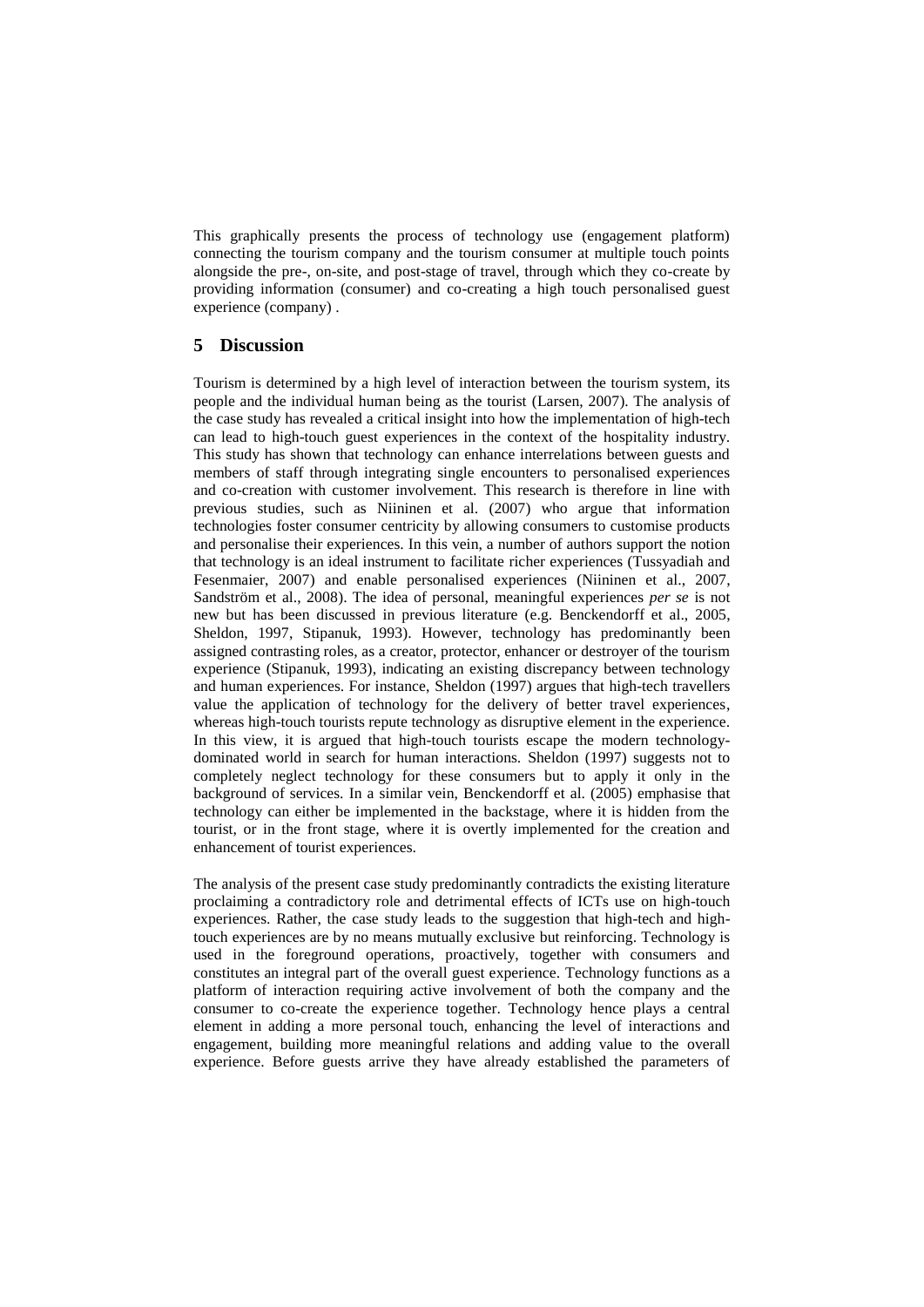service delivery and have their expectations managed. The GM of Hotel Lugano Dante underlines that "*the use of technology can add real value to the service. But the service itself must be of high quality as technology on its own does not provide good service but can only be used to enhance good service*". As future tourism products need to be more creative and personalised (Gretzel and Jamal, 2009), technology needs to be considered as a key tool in the co-creation of personal experiences. This study argues that through the effective use of interactive technologies for engagement, co-creation and personalisation, the tourism industry can satisfy the growing quest for meaningful experiences.

# **6 Conclusion**

The creation of successful experiences is the essence of the tourism and hospitality industry. This study aimed to provide an understanding on how *high-tech* can be used to create *high-touch* personalised tourism experiences. The Hotel Lugano Dante case study offers a leading hospitality example and provides invaluable insights into facilitating high-touch experience creation. This study has contradicted the existing literature by arguing that technology must not be understood as mere technological artefact that hinders human interaction. Instead, it constitutes a key tool to facilitate more individual, one-to-one, personalised experiences. High-touch experiences are facilitated through technologies allowing for two-fold information and experience flow. Consumers are interactive, involved and share information while the company and its members of staff are interconnected and using information to facilitate cocreated high touch experiences with consumers. Engagement is critical for this cocreation process. Successful organisations of the future will use innovative technology to create innovative, unique, personal high-touch experiences.

The present case study offers a number of implications for tourism theory and practice. In terms of theory, the study contributes to the current understanding of technology in the co-creation of contemporary tourism and hospitality experiences. It provides an integrated high-tech high-touch experience process model demonstrating the underlying technology-enabled processes necessary in the creation of personal experiences. In terms of practical implications this case study provides evidence that technology, instead of being regarded as a destroyer of high-touch experiences, is a key facilitator of personal experiences with a high-touch. This is particularly relevant to the tourism industry, as a sector which is dependent on creating more personal experiences by reducing interchangeability of the tourism product and creating distinct value for the consumer. As any study of an exploratory nature, a number of limitations need to be acknowledged and which could be addressed in the future. Further research is needed to build upon and extend the understanding developed in this study. The single case adopted in this study could be further strengthened by conducting a multiple case study to diversify examples and to allow for a comprehensive cross-case analysis. In addition to the company perspective, consumer studies are needed to complement these findings and lead to a holistic understanding of high-touch experiences from both a company and a consumer perspective.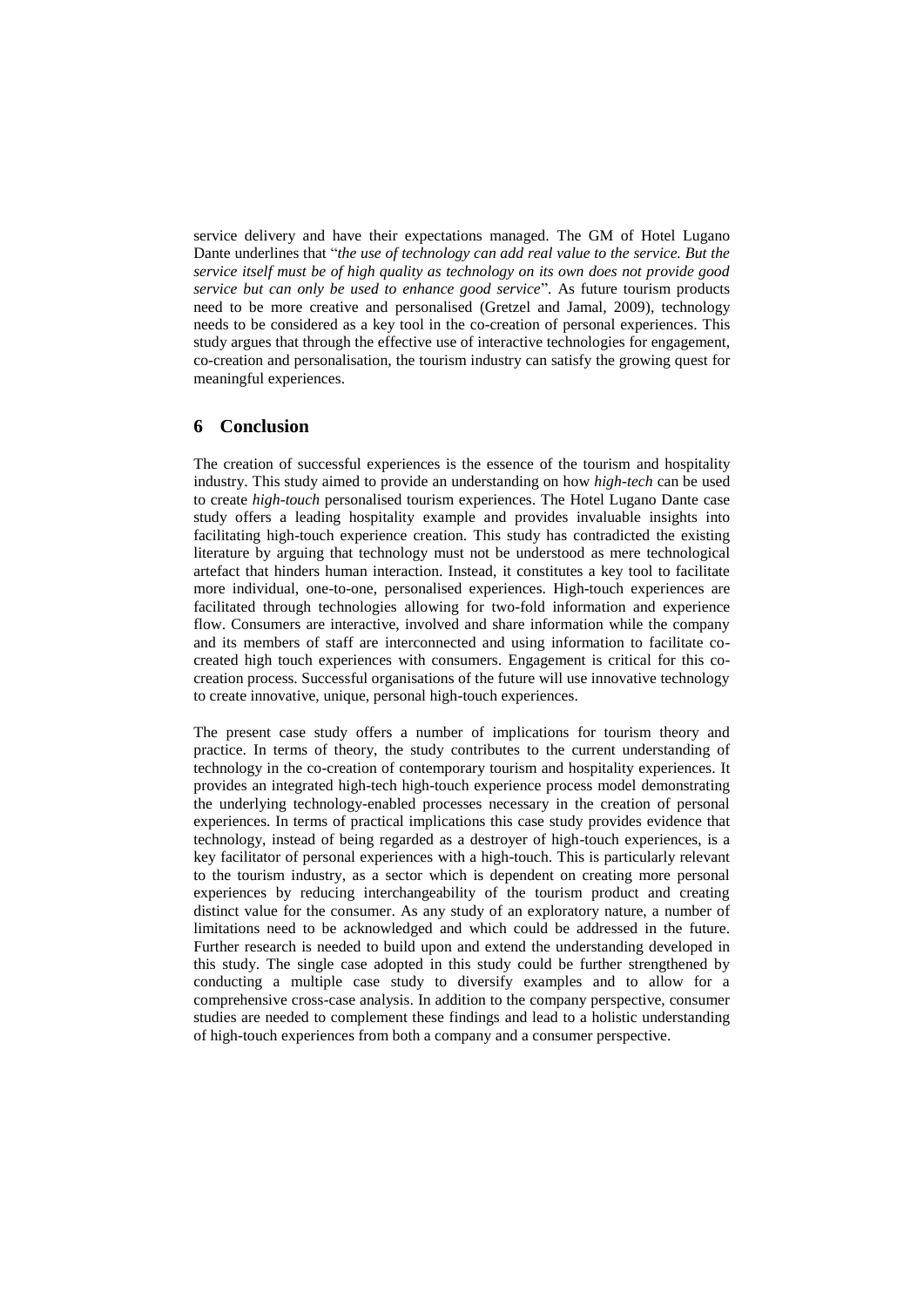#### **References**

- Andersson, T. D. (2007). The Tourist in the Experience Economy. *Scandinavian Journal of Hospitality and Tourism* 7(1): 46-58.
- Barsky, J. & Nash, L. (2010). *What is more important than location in selecting a hotel?*  [Online]. Hotel & Motel Management. Available: http://www.marketmetrix.com/en/default.aspx?s=research&p=MoreImportantThanLo cation [Accessed 26 October 2012].
- Beeton, S., Bowen, H. E. & Santos, C. A. (2006). State of knowledge: Mass media and its relationship to perceptions of quality. *In:* Jennings, G. & Nickerson, N.P. (Eds.) *Quality Tourism Experiences.* Oxford: Elsevier Butterworth-Heinemann.
- Benckendorff, P., Moscardo, G. & Murphy, L. (2005). High tech versus high touch: visitor responses to the use of technology in tourist attractions. *Tourism Recreation Research* 30(3): 37-47.
- Binkhorst, E. & Den Dekker, T. (2009). Agenda for Co-Creation Tourism Experience Research. *Journal of Hospitality Marketing & Management* 18(2/3): 311-327.
- Buhalis, D. (2003). *eTourism: Information technology for strategic tourism management,*  Harlow, UK, Prentice Hall.
- Buhalis, D. & Law, R. (2008). Progress in information technology and tourism management. 20 years on and 10 years after the internet. The state of eTourism research. *Tourism Management* 29(4): 609–623.
- Buhalis, D. & Licata, M. C. (2002). The future eTourism intermediaries. *Tourism Management* 23(3): 207–220.
- Dwivedi, M., Yadav, A. & Venkatesh, U. (2012). Use of social media by national tourism organizations: a preliminary analysis. *Information Technology and Tourism* 13(2): 93-103.
- Egger, R. & Buhalis, D. (2008). *eTourism Case Studies: Management and Marketing Issues,*  Burlington, MA, Elsevier Ltd.
- Gretzel, U., Fesenmaier, D. R. & O'Leary, J. T. (2006). The Transformation of consumer behaviour. *In:* Buhalis, D. & Costa, C. (Eds.) *Tourism business frontiers: Consumers, Products and Industry.* Oxford: Elsevier.
- Gretzel, U. & Jamal, T. (2009). Conceptualizing the Creative Tourist Class: Technology, Mobility, and Tourism Experiences. *Tourism Analysis* 14(4): 471-481.
- Grönroos, C. (2000). *Service Management and Marketing. A Customer Relationship Approach,*  Chichester, John Wiley & Sons.
- Gupta, S. & Vajic, M. (2000). *The contextual and dialectical nature of experiences,* California, Thousand Oaks.
- Hays, S., Page, S. J. & Buhalis, D. (2012). Social media as a destination marketing tool: its use by national tourism organisations. *Current Issues in Tourism,* DOI:10.1080/13683500.2012.662215
- Hultkrantz, L. (2002). Will There Be a Unified Wireless Marketplace for Tourism? *Current Issues in Tourism* 5(2): 149-161.
- King, J. (2002). Destination marketing organisations-Connecting the experience rather than promoting the place. *Journal of Vacation Marketing* 8(2): 105-108.
- Larsen, S. (2007). Aspects of a Psychology of the Tourist Experience. *Journal of Hospitality and Tourism* 7(1): 7-18.
- Merriam, S. B. (1998). *Qualitative Research and Case Studies Applications in Education,* San Francisco, Jossey-Bass Publications.
- Morgan, M., Lugosi, P. & Ritchie, J. R. B. (2010). *The Tourism and Leisure Experience: Consumer and Managerial Perspectives,* Bristol, Channel View.
- Niininen, O., Buhalis, D. & March, R. (2007). Customer empowerment in tourism through consumer centric marketing (CCM). *Qualitative Market Research: An International Journal* 10(3): 265-281.